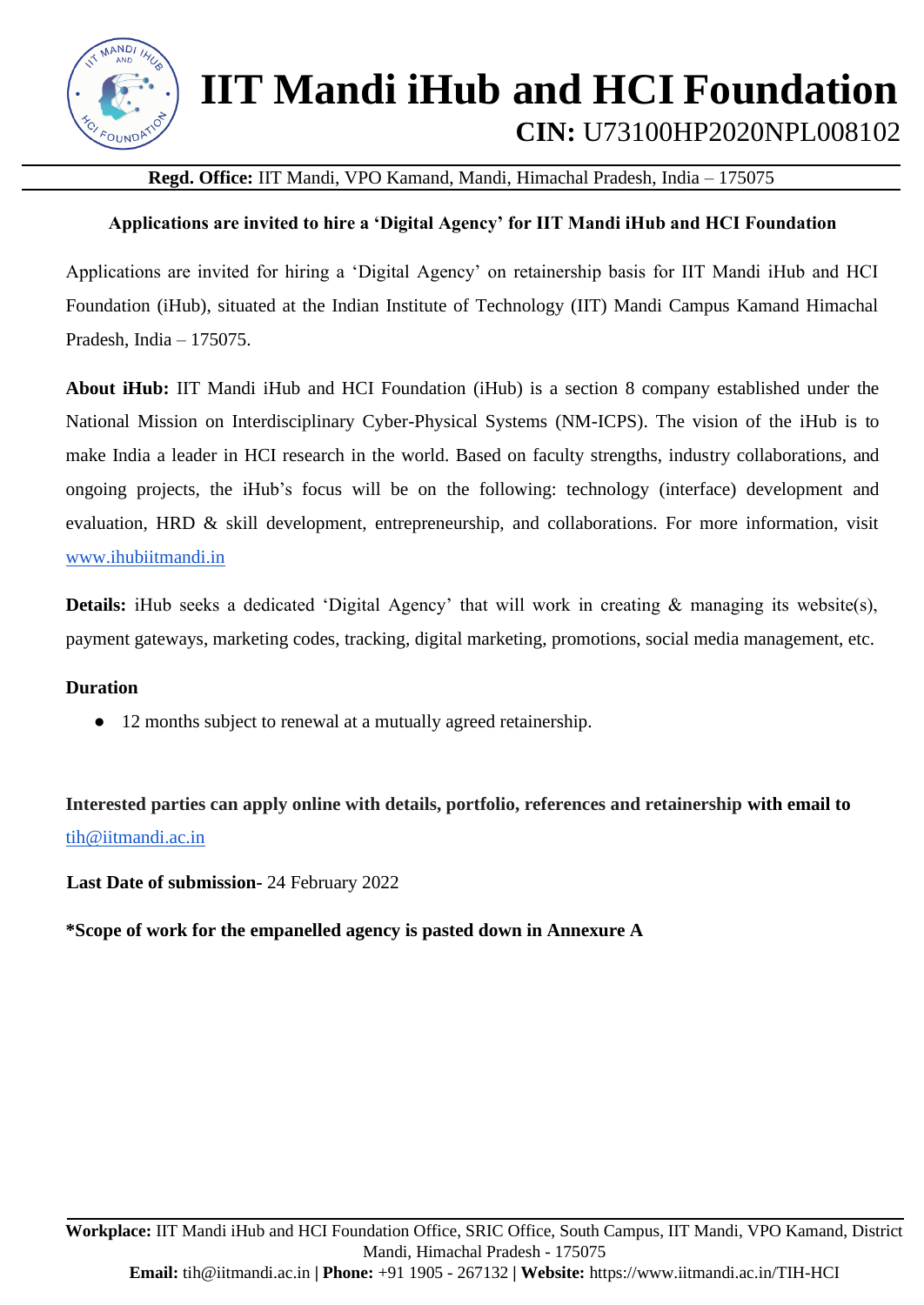

# **IIT Mandi iHub and HCI Foundation**

## **CIN:** U73100HP2020NPL008102

**Regd. Office:** IIT Mandi, VPO Kamand, Mandi, Himachal Pradesh, India – 175075

### **Annexure A**

#### **Scope of Work**

- Platform WordPress + WooCommerce + Plugins + Themes
- Hosting Would be done by iHub in a professional data centre
- SSL Would be the responsibility of iHub
- All source code, plugins, databases, licenses would be shared with iHub and would-be property of iHub
- Websites/stores
	- iHub
	- UAA Professional Courseware
	- UAA AssociateCourseware
	- Any other sub-site or sub-store as may be required
	- $\circ$  Maintenance of the site(s) for the engagement duration
- Features the list below is indicative only
	- Payment Gateway integration
	- Purchase Process
	- Subscription Process
	- UTM Integration
	- Google Analytics
	- Marketing Campaign Management
	- Campaign Tracking
	- Reports
	- User Management
	- Admin Modules
	- Banners
	- Slideshows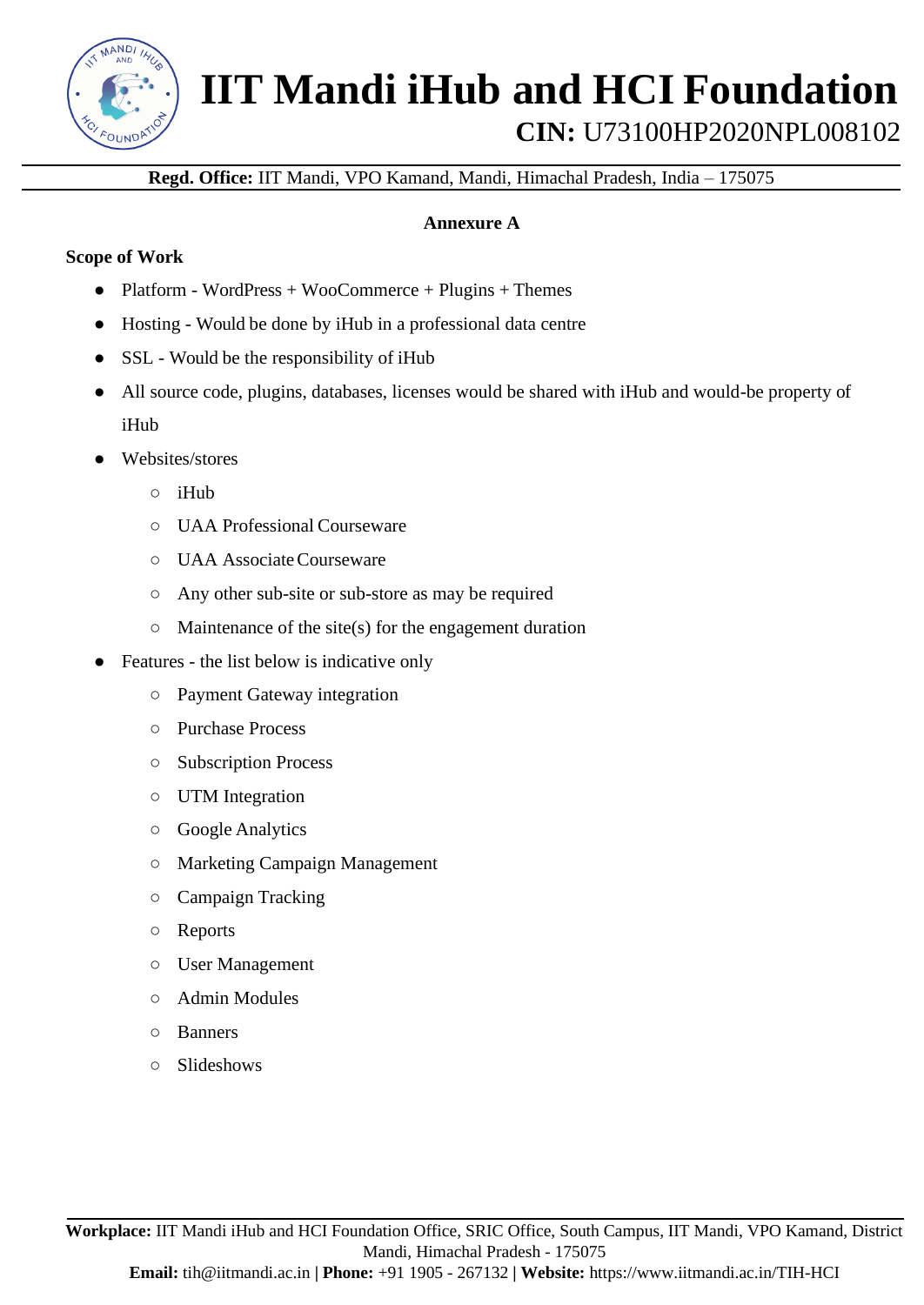

## **IIT Mandi iHub and HCI Foundation CIN:** U73100HP2020NPL008102

**Regd. Office:** IIT Mandi, VPO Kamand, Mandi, Himachal Pradesh, India – 175075

### **● The table below describes some of the features, modules and layouts.**

|                | Page | <b>Panel</b> | <b>Section</b>            | <b>Comment</b>                                                                                                                                                                                      |
|----------------|------|--------------|---------------------------|-----------------------------------------------------------------------------------------------------------------------------------------------------------------------------------------------------|
| $\mathbf{1}$   | All  |              | Header                    | Language, Currency selection                                                                                                                                                                        |
| $\overline{2}$ | All  |              | Footer                    | About<br>Us,<br>Contact Us,<br>Team,<br>Company<br>Details,<br>Subscribe<br>to<br>newsletter,<br>Other<br>like<br>menus<br>openings, events, partnerships, social<br>media links. Affiliate Program |
| 3              | Home | Panel 1      | Slideshow                 | Configurable slideshow with a number<br>of slides                                                                                                                                                   |
| $\overline{4}$ | Home | Panel 2-1    | Slideshow                 | Call for proposals, adverts, openings,                                                                                                                                                              |
| 5              | Home | Panel 2-2    | Slideshow                 | Advert for courses workshops, GCC,<br>etc                                                                                                                                                           |
| 6              | Home | Panel 3      | Courses                   | All upcoming courses, workshops,<br>trainings listed, nature (short term,<br>long term), type (certificate, diploma,<br>degree)                                                                     |
| $\tau$         | Home | Panel 4      | Domains                   | Interactive graphic? - Defence $\&$<br>Security, Healthcare, Environment &<br>Agriculture, Information Technology                                                                                   |
| 8              | Home | Panel 5      | Activities,<br>Highlights | Featured<br>Projects,<br>Products,<br>Technologies                                                                                                                                                  |

**Workplace:** IIT Mandi iHub and HCI Foundation Office, SRIC Office, South Campus, IIT Mandi, VPO Kamand, District Mandi, Himachal Pradesh - 175075 **Email:** [tih@iitmandi.ac.in](mailto:tih@iitmandi.ac.in) **| Phone:** +91 1905 - 267132 **| Website:** https:/[/www.iitmandi.ac.in/TIH-HCI](http://www.iitmandi.ac.in/TIH-HCI)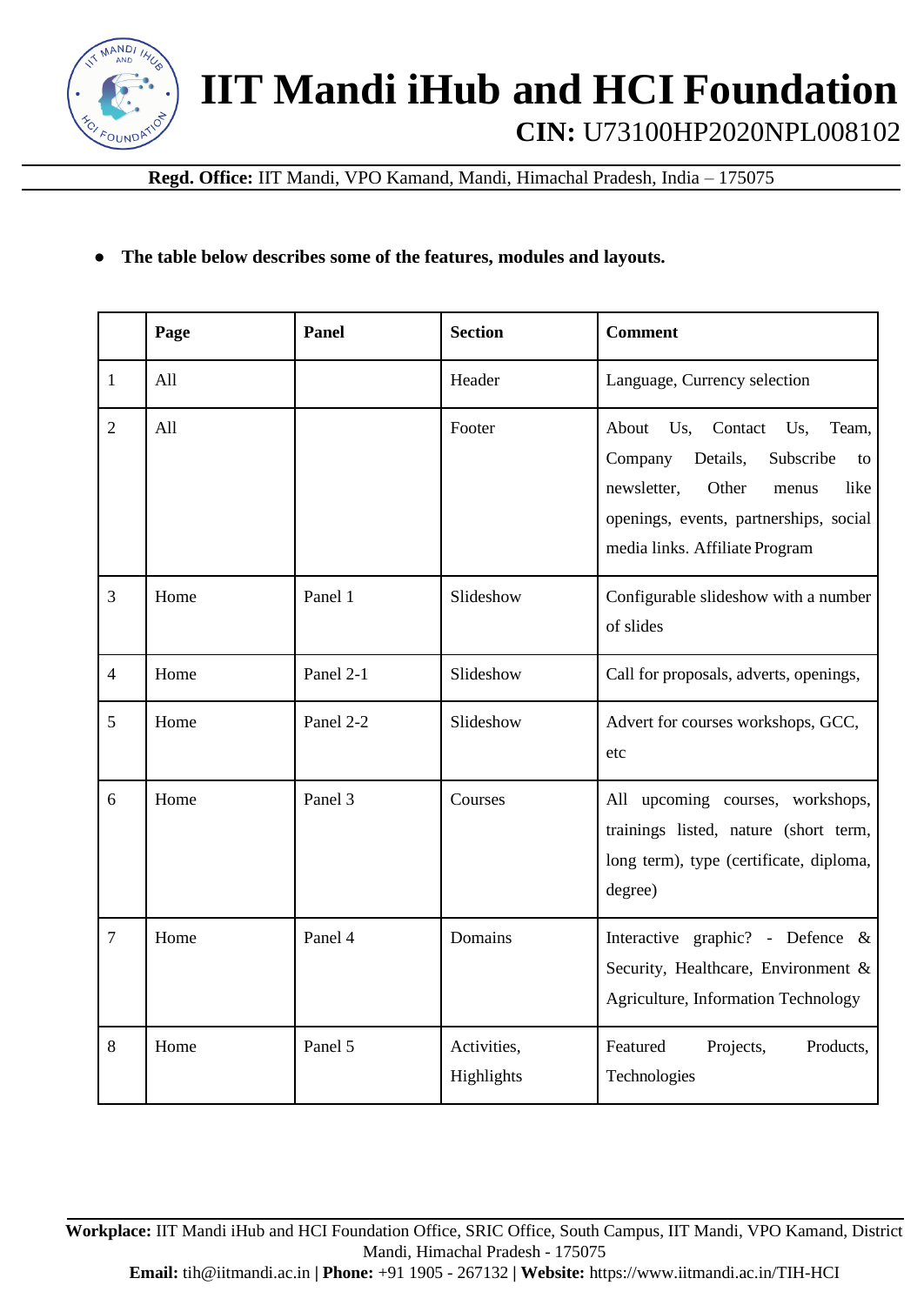

# **IIT Mandi iHub and HCI Foundation**

### **CIN:** U73100HP2020NPL008102

**Regd. Office:** IIT Mandi, VPO Kamand, Mandi, Himachal Pradesh, India – 175075

| 9  | Contact Us             |         |              | Visitors should be able to reach out<br>via a form for specific items in the list<br>or 'other'. Take Name, Country, Phone,<br>Email, Subject and message from user |
|----|------------------------|---------|--------------|---------------------------------------------------------------------------------------------------------------------------------------------------------------------|
| 10 | About Us               | Panel 1 | <b>CSR</b>   |                                                                                                                                                                     |
| 11 | About Us               | Panel 2 | Organisation | Details<br>about<br>aims,<br>company,<br>objectives, structure                                                                                                      |
| 12 | About Us               | Panel 3 | Team         | List the team members with bio data<br>LinkedIn,<br>links<br>pages,<br>to<br>ResearchGate, etc                                                                      |
| 13 | <b>Product Details</b> |         |              | Show course details, faculty details,<br>target<br>audience,<br>related<br>courses,<br>prerequisites, fees, cart                                                    |
| 14 | <b>Team Details</b>    |         |              | Show details of the team member -<br>photo, bio data pages, links to<br>LinkedIn, ResearchGate, etc                                                                 |
| 15 | Ideas                  |         |              | Submit ideas, discuss ideas, rate them,<br>share them                                                                                                               |
| 16 | Resources              |         |              | Links to papers, webpages, people                                                                                                                                   |
| 17 | Feeds                  |         | Outbound     | For social media apps, sites                                                                                                                                        |
| 18 | Feeds                  |         | Inbound      | From social media, web sites, etc                                                                                                                                   |
| 19 | Partners               | Panel 1 | Slideshow    | Scroll logos, images, names of all the<br>partners                                                                                                                  |
| 20 | Partners               | Panel 2 |              | Benefits of partnership - CSR, FCRA                                                                                                                                 |

**Workplace:** IIT Mandi iHub and HCI Foundation Office, SRIC Office, South Campus, IIT Mandi, VPO Kamand, District Mandi, Himachal Pradesh - 175075 **Email:** [tih@iitmandi.ac.in](mailto:tih@iitmandi.ac.in) **| Phone:** +91 1905 - 267132 **| Website:** https:/[/www.iitmandi.ac.in/TIH-HCI](http://www.iitmandi.ac.in/TIH-HCI)